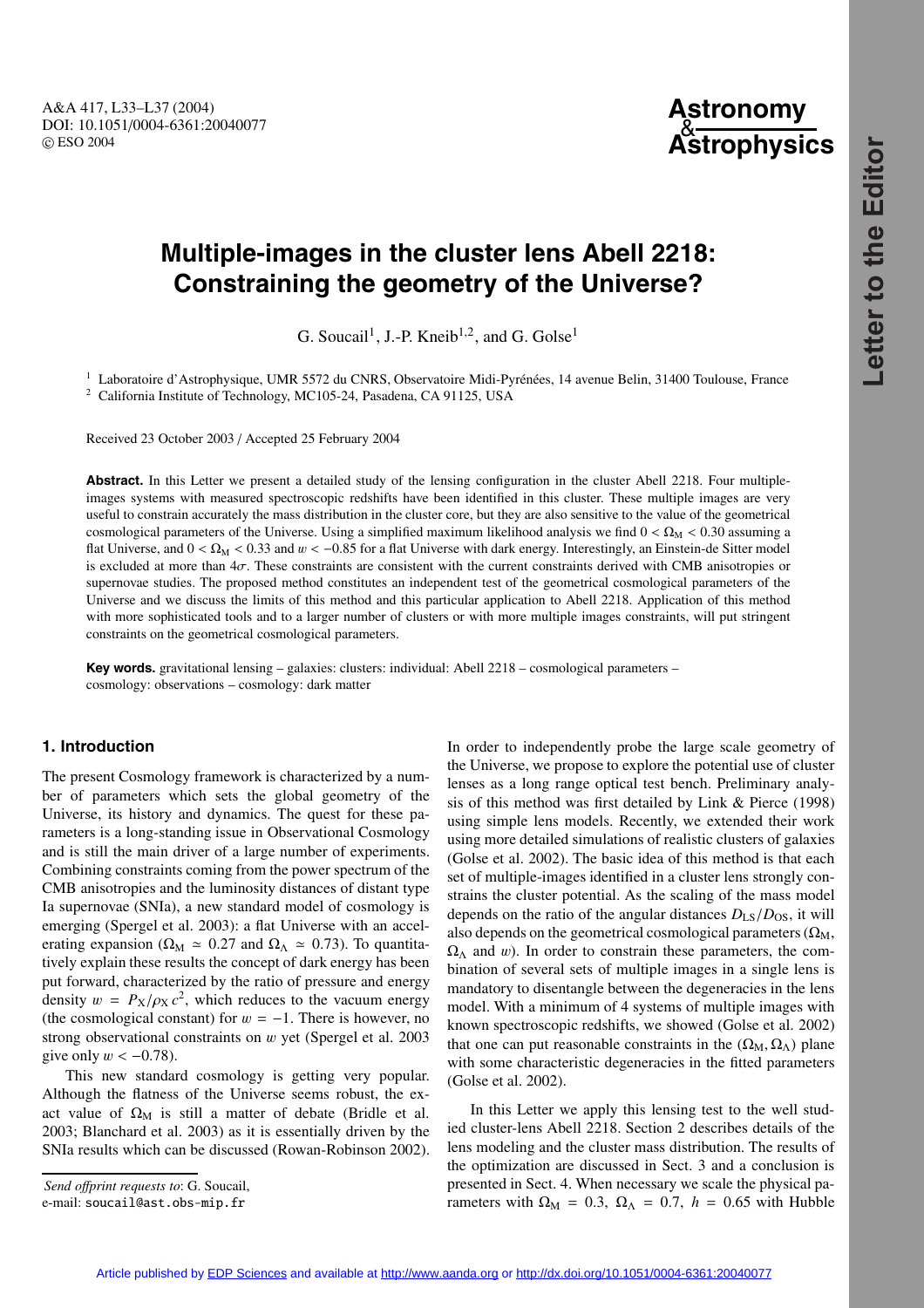**Letter to the Editor**

Letter to the Editor

L34 G. Soucail et al.: Abell 2218: Constraining the geometry of the Universe?



**Fig. 1.** Central part of the WFPC2 image of Abell 2218 displaying the 4 systems of multiple images (#1 to #4). The critical lines at  $z_{S1} = 0.702$ and  $z_{S4} = 5.576$  are indicated for the best mass model. North is up, East is left.

constant  $H_0 = 100 h \text{ km s}^{-1} \text{ Mpc}^{-1}$ . Thus at the cluster redshift  $z = 0.176$ , 1'' corresponds to a linear scale of 2.08 *h*<sup>-1</sup> kpc.

### **2. Lens Modeling**

#### 2.1. Lensing and other constraints

Abell 2218 is one of the richest clusters in the Abell catalog (Abell et al. 1989). A spectroscopic survey of the galaxies by Le Borgne et al. (1992) led to an average redshift  $z_L = 0.1756$ and a galaxy velocity dispersion  $\sigma = 1370^{+160}_{-120}$  km s<sup>-1</sup> (based on 50 cluster members). It is also one of the few clusters for which both an accurate lens model and the identification of 4 systems of lensed multiple images with spectroscopic redshift are presently available. Figure 1 and Table 1 show this list of multiple images with their properties. A number of strong lensing models have been discussed in the literature (Kneib et al. 1996; Allen 1998; Ellis et al. 2001; Natarajan et al. 2002b) using only part of the current available constraints.

Comparisons of the inferred lensing mass with the mass distribution derived from the X-ray emission of the cluster pointed to a strong discrepancy between the two estimators (Miralda-Escudé & Babul 1995; Allen 1998), if one assumes hydrostatic equilibrium. A recent and detailed study of the gas distribution in this cluster using high quality Chandra observations (Machacek et al. 2002) partly confirms this discrepancy, especially near the center. It demonstrates that A 2218 is probably not fully relaxed. However a much better **Table 1.** Redshift and properties of the multiple images systems in Abell 2218. *N*<sup>i</sup> is the number of images detected in the *HST* image and used in the optimization (note that a third image is predicted for the system #4 but is too faint to be detected).  $N_{\text{Ci}} = 2(N_i-1)$  is the number of constraints introduced in the optimization. References: (1) Pelló et al. (1992); (2) Ebbels et al. (1996); (3) Ellis et al. (2001).

| Multiple image system | $Z_{S}$ |   | $N_i$ $N_{Ci}$ References |
|-----------------------|---------|---|---------------------------|
| #1                    | 0.702   |   | (1)                       |
| #2                    | 1.034   | 3 | (1)                       |
| #3                    | 2.515   | 3 | (2)                       |
| #4                    | 5.576   |   | (3)                       |

agreement is found in the outer parts of the cluster where the X-ray mass compares with weak lensing masses (Squires et al. 1996; Allen 1998). Our analysis is however independent of the physical state of the intra-cluster gas.

#### 2.2. The different gravitational lens components

We start from the model described in Kneib et al. (1996): the cluster mass is distributed within two halos of dark matter centered respectively on the main cD galaxy and on the second brightest galaxy. The mass profile of each halo is modeled with a so-called truncated PIEMD ("Pseudo-Isothermal Elliptical Mass Distribution", Kassiola & Kovner 1993; Kneib et al. 1996) characterized by 7 parameters: 4 are geometrical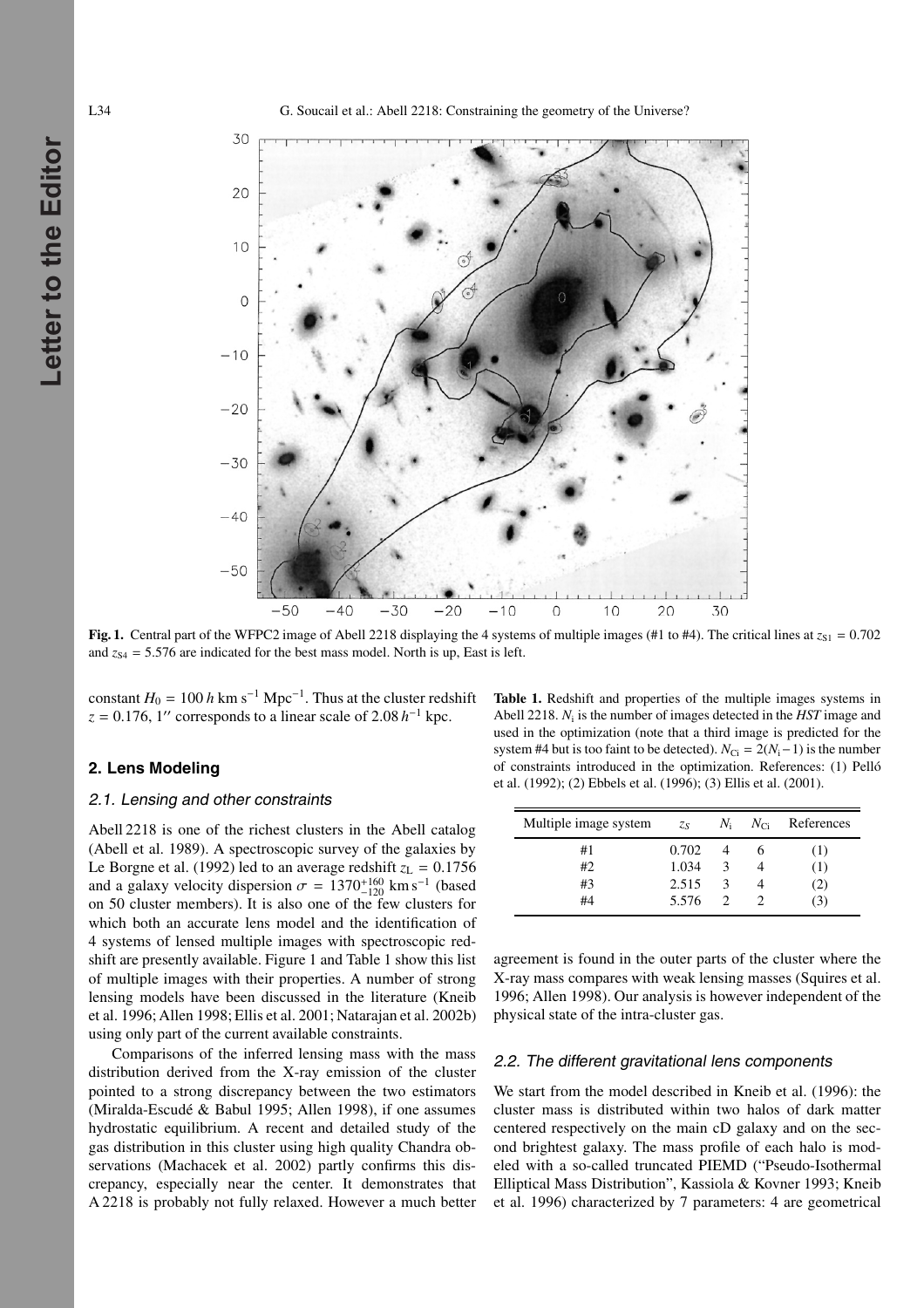(center  $(X_0, Y_0)$ , ellipticity  $\varepsilon$  and position angle  $\theta$ ) and 3 describe the mass profile (velocity dispersion  $\sigma_0$ , core radius  $r_c$ and truncation radius  $r_t$ ). Note that our definition of the ellipticity is  $\varepsilon = (a^2-b^2)/(a^2+b^2)$ . The numerical simulations of many different lens configurations and their fits by several analytical mass distributions have shown that cosmological constraints are not very sensitive to the choice of the analytic model: provided there is enough freedom in the number of parameters, the fits can easily adjust the true mass profile at the location of the multiple images. For illustration if a characteristic core radius is included among the free parameters, it will shrink to very small values if the true profile is singular (see some examples in the simulations of Golse et al. 2002).

Furthermore, we include the contribution of the 37 brightest cluster galaxies with magnitude  $m < 19.5$  (i.e.  $m_* + 2$ ) and we associated a truncated PIEMD to each of them. The geometrical parameters (center, ellipticity, position angle) are fixed to those of galaxy light parameters, and the mass profile parameters are scaled with the total magnitude, using the prescription proposed by Natarajan & Kneib (1997) and inspired from the standard Faber-Jackson and Kormendy relations:

$$
\sigma_0 = \sigma_{0*} \left(\frac{L}{L_*}\right)^{1/4} \quad \theta_{\rm c} = \theta_{\rm c*} \left(\frac{L}{L_*}\right)^{1/2} \quad \theta_{\rm t} = \theta_{\rm t*} \left(\frac{L}{L_*}\right)^{\alpha}
$$

 $\sigma_{0*}$ ,  $\theta_{c*}$  and  $\theta_{t*}$  are reference values for a  $m_* = 17.5$  galaxy. For the last relation,  $\alpha = 0.5$  means that a constant  $M/L$  ratio applies to all galaxies, while for  $\alpha \neq 0.5$ ,  $M/L$  scales as  $L^{\alpha-1/2}$ . To minimize the number of parameters in the model, we fix  $\theta_{c*}$ to a very small value  $\theta_{c*} = 0.048''$  (or a physical scale  $r_{c*} =$ 0.1 *h*−<sup>1</sup> kpc) for a nearly singular mass profile. Indeed, galaxies are essentially characterized by their central velocity dispersion and the extension of their halo (Natarajan & Kneib 1997).

#### 2.3. Optimization of the main lens parameters

In order to avoid biases in the determination of the cosmological parameters, we use the following procedure, already tested and evaluated by previous numerical simulations (Golse et al. 2002): using a sparse sampling in the  $(\Omega_M, \Lambda)$  plane (with steps of 0.1 for both parameters), we optimize all the other model parameters with a Monte-Carlo method. Thus we do not bias the final optimization toward a given cosmology. For each of the 2 main dark matter halos, we adjust the 7 parameters of the PIEMD and for the individual galaxies we explore the 3 parameters:  $\sigma_{0*}, \theta_{t*}$  and  $\alpha$ .

A wide range of values is allowed for each parameter during the Monte-Carlo initialization. When scanning the area  $[0 < \Omega_M < 1, 0 < \Omega_{\Lambda} < 1]$ , the minimum  $\chi^2$  is found for  $\Omega_M$  = 0.001 and  $\Omega_\Lambda$  = 0.9, with a reduced  $\chi^2_{\text{min}}$  = 6.05. Similarly, assuming a flat Universe and scanning the area  $[0 \lt \mathbb{R}]$  $\Omega_M$  < 1; -1 < w < 0] the minimum is located at  $\Omega_M$  = 0.101 and  $w = -1$ , with a reduced  $\chi^2_{\text{min}} = 6.65$ . These high  $\chi^2_{\text{min}}$  values are likely representative of yet non-perfect mass models and possibly also of underestimation of intrinsic errors, especially in the image positions. Anyhow, in both cases, the values of the parameters which describe the two halo potentials and the galaxies are close to those obtained by Kneib et al. (1996)

and Natarajan et al. (2002b). The main halo is centered on the central cD galaxy with a shift of a few arc seconds with respect to it. The second halo is well positioned on the second brightest galaxy, again with a few arc seconds shift with respect to its center (Fig. 1).

The orientations of the two main halos are slightly different from those of the light distribution but they show a clear tendency of alignment between two halos. Moreover, the ellipticity of the main halo ( $\epsilon_1 \approx 0.28$ ) is significantly smaller than that of the cD isophotes ( $\epsilon_{cD}$  = 0.563) while the ellipticity of the secondary halo is quite large ( $\epsilon_2 \approx 0.61$ ). These features were already pointed out by Kneib et al. (1996) in their lens model. They may represent the signature of a merging phase of the secondary halo the main mass concentration, in good agreement with the recent X-ray analysis of the *Chandra* data by Machacek et al. (2002).

The characteristic values of galaxy halo mass distribution are compatible with current values deduced from galaxygalaxy lensing analysis like those found by Natarajan et al. (2002a) in their study of 6 clusters of galaxies. The  $\alpha$  parameter which represents the variation of the truncature radius with luminosity is about 0.9. The value 0.5 which corresponds to a constant *M*/*L* value for all galaxies is ruled out, as already claimed by Natarajan et al. (2002b) and the *M*/*L* ratio then scales as  $L^{0.4}$ . The brightest galaxies seem to have a more extended and massive halo than fainter ones, as already suggested in studies of the fundamental plane of elliptical galaxies (Dressler et al. 1987; Jorgensen et al. 1996).

## 2.4. Cosmological constraints

Starting from the lens model determined in the previous section, we perform a second level of optimization within the  $(\Omega_M, \Omega_\Lambda)$  or the  $(\Omega_M, w)$  plane, with steps of 0.01. Only the most critical parameters are optimized in this modeling, the others being fixed at their previously determined "best value". The fitted parameters are the velocity dispersions  $\sigma_{01}$ and  $\sigma_{02}$ , and the core radii  $\theta_{c1}$  and  $\theta_{c2}$  of the two main halos. When changing the cosmology, we keep the lens efficiency of the other clumps identical by rescaling the velocity dispersion of the galaxies so that  $\sigma_0 \propto (\sigma_{01} + \sigma_{02})$ , therefore reducing the number of free parameters.

The results of this optimization are displayed in Fig. 2. Only the best model and its  $\chi^2$  value are kept at each step, with no real marginalization on the lens parameters. This is an approximation which is justified by analogy with the analysis of CMB data: in the case of Gaussian distributions of the errors, Tegmark & Zaldarriaga (2000) demonstrate the equivalence between a full multidimensional marginalization and a much simpler maximization. In our case, it is not clear whether the probability distribution function of the lens parameters is close to Gaussian, but to save computer time, we decided to use a similar approach. Further analysis of the full likelihood distribution is necessary to fully validate the method. But is is out of the scope of this paper, presented mainly as a demonstration case applied on a single cluster lens. In Fig. 2, the confidence levels are given for a number of degrees of freedom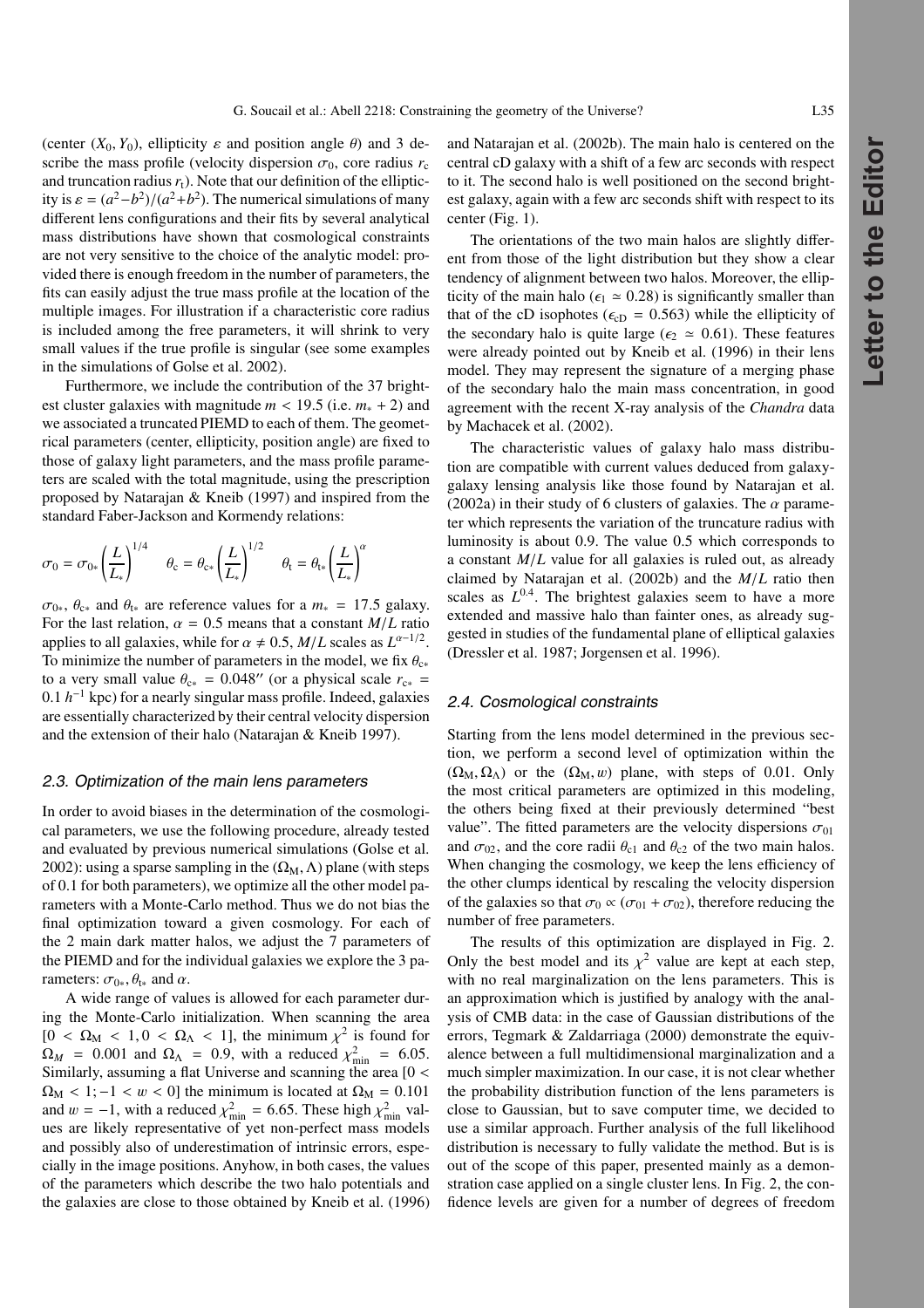

**Fig. 2.** Confidence levels obtained in the  $(\Omega_M, \Omega_\Lambda)$  plane (*top*) and in the  $(\Omega_M, w)$  plane (*bottom*) for a chi-square computed with  $v =$ 10 degrees of freedom (see text for details). Contour levels vary from  $1\sigma$  to  $4\sigma$  from the darkest to the lightest levels, i.e. probability levels are 68.3%, 95.5%, 99.7%, and 99.99% respectively.

 $v = N_C - N_L = 16 - (4 + 2) = 10$ , where  $N_C$  is the number of constraints displayed in Table 1 and *N*<sup>L</sup> is the number of parameters in the optimization (4 for the cluster model and the 2 cosmological parameters). The contours of these confidence levels follow very clearly the expected degeneracy except at low  $\Omega$ <sub>Λ</sub> (see Golse 2002) for a detailed discussion about these degeneracies). Therefore we are confident a posteriori that the modeling of the cluster is a fair representation of the true potential and mass distribution.

In addition, if we overlay on the  $1\sigma \chi^2$  contours the contours of the fitted lens parameters ( $\sigma_{01}, \sigma_{02}, \theta_{c1}, \theta_{c2}$ ), we derive an estimate of the variation of these parameters for the "best models". Table 2 summarizes these values considered as an estimate of the error bars of the lens parameters.

The consequences on the constraints of the cosmological parameters are encouraging. It is clear from this analysis that an Einstein de Sitter Universe is excluded, at more than  $5\sigma$ .

**Table 2.** Estimates of the uncertainty in the lens parameters derived from the  $1\sigma\chi^2$  contours in the cosmological parameters space.

|                                      | $\sigma_{01}$ (km s <sup>-1</sup> ) | $\sigma_{02}$ (km s <sup>-1</sup> ) | $\theta_{c1}$ (")       | $\theta_{c2}$ (")      |
|--------------------------------------|-------------------------------------|-------------------------------------|-------------------------|------------------------|
| $(\Omega_{\rm M}, \Omega_{\Lambda})$ | $1039^{+76}_{-20}$                  | $383^{+15}_{-29}$                   | $18.60^{+1.30}_{-0.60}$ | $8.05_{-1.88}^{+0.60}$ |
| $(\Omega_M, w)$                      | $1035^{+19}_{-14}$                  | $382^{+25}_{-2}$                    | $18.60^{+0.10}_{-0.60}$ | $7.93_{-0.06}^{+1.01}$ |

And as expected, the constraints are more stringent on  $\Omega_M$  than on  $\Omega_{\Lambda}$ . If we assume a flat Universe we get some narrow windows on the parameters:

$$
\Omega_{\rm M} < 0.22 \quad \text{or} \quad \Omega_{\Lambda} > 0.78,
$$

in close agreement with the constraints derived from Supernovae experiments. And if we assume the existence of a dark energy component in a flat Universe, we find

$$
\Omega_{\rm M} < 0.37 \quad \text{and} \quad w < -0.80.
$$

These results are comparable to those obtained by combining CMB and supernovae data ( $w < -0.78$ , Spergel et al. 2003). Our results also compare well with other recent determinations issued from the statistics of gravitational lenses. For example, the CLASS (Cosmic Lens All Sky Survey) survey of radio galaxies provided constraints on  $\Omega_M$  and  $\Omega_{\Lambda}$  or w very similar to ours, but with larger error bars (Chae et al. 2002).

However some limitations in the procedure are quite obvious. Sources of uncertainties are shared between uncertainties in the image positions (even with the accuracy of *Hubble Space Telescope (HST)* images), and errors in the mass models. Indeed, although the dependence in the mass profile has been addressed in our previous paper, with accompanying simulations, the reality of the mass distribution in clusters of galaxies is likely to be more complex (Sand et al. 2003). Further examination of these limitations are in progress and will be presented in a forthcoming dedicated paper.

#### **3. Conclusion and future prospects**

We have shown in this paper that we can derive reasonable cosmological constraints from the very detailed analysis of the lensing configuration of the cluster of galaxies A2218. The necessary conditions for this study are *simple*: deep multicolor *HST* images of a well selected cluster-lens, identification of a minimum of 4 families of multiple-images systems and secure redshift measurement of each family, which ranges from  $z = 0.702$  to 5.576. With these constraints, and provided the mass distribution can be modeled by the sum of a dominant component and smaller additional ones (all following a truncated PIEMD mass profile), the geometrical problem can then be solved. The cosmological constraints presented in this paper are of similar accuracy than those derived from Supernovae analysis. Interestingly, both analysis are purely geometrical and completely independent tests, but they are not sensitive to the same combination of distances thus providing nearly orthogonal constraints in the  $(Ω<sub>M</sub>, Ω<sub>Λ</sub>)$  plane.